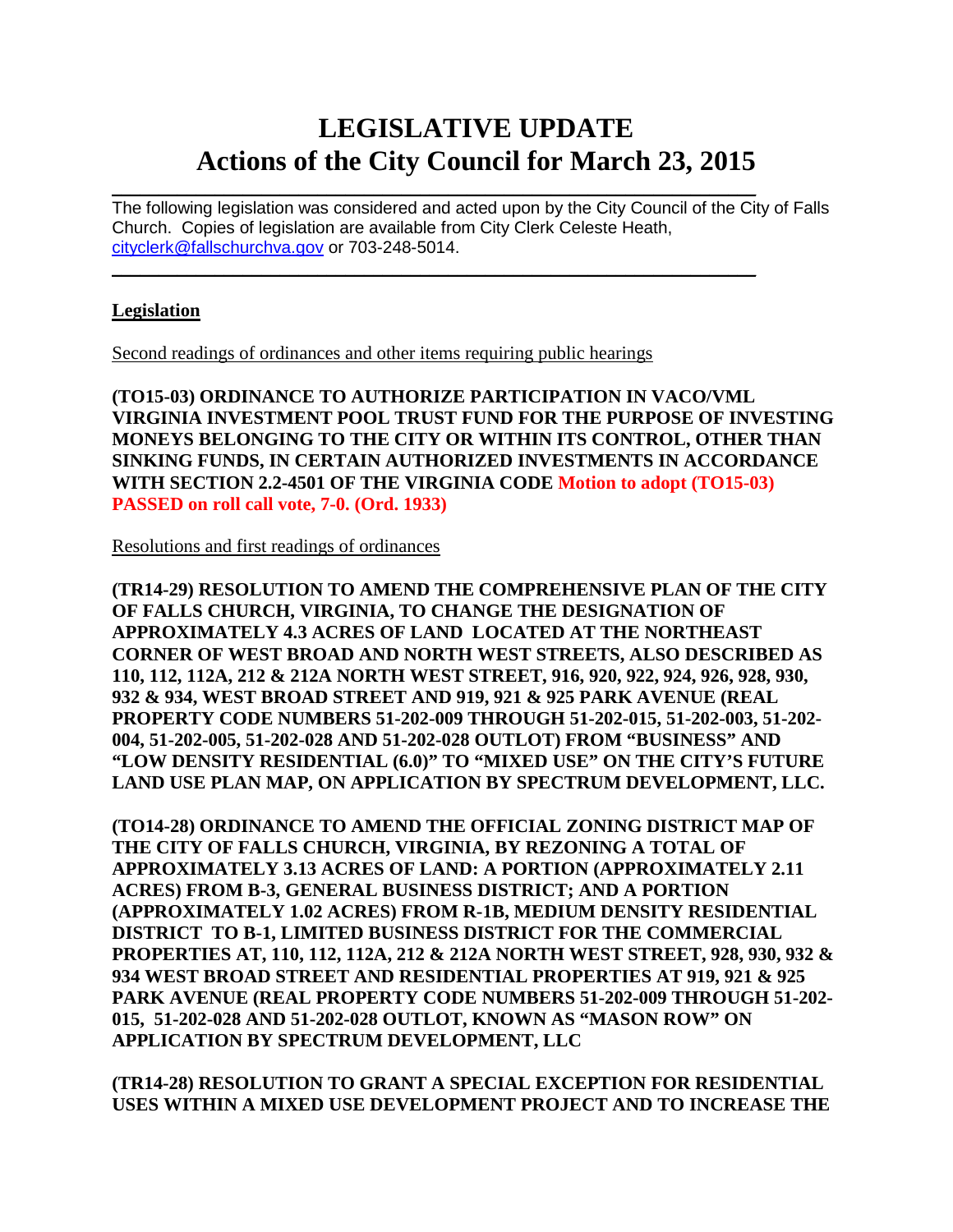**BUILDING HEIGHT WITH A BONUS OF THIRTY (30) FEET TO A MAXIMIUM HEIGHT OF EIGHTY- FIVE (85) FEET FOR A MIXED-USE DEVELOPMENT PROJECT ON APPROXIMATELY 4.3 ACRES OF LAND LOCATED AT THE NORTHEAST CORNER OF WEST BROAD AND NORTH WEST STREETS, ALSO DESCRIBED AS 110, 112, 112A, 212 & 212A NORTH WEST STREET, 916, 920, 922, 924, 926, 928, 930, 932 & 934, WEST BROAD STREET AND 919, 921 & 925 PARK AVENUE (REAL PROPERTY CODE NUMBERS 51-202-009 THROUGH 51-202-015, 51-202-003, 51-202-004, 51-202-005, 51-202-028 AND 51-202-028 OUTLOT) KNOWN AS "MASON ROW" ON APPLICATION BY SPECTRUM DEVELOPMENT, LLC. Motion to defer (TR14-29), (TO14-28), and (TR-14-28) until the City Council meeting of April 13, 2015 PASSED on voice vote.**

**(TO15-04) ORDINANCE FIXING AND DETERMINING THE BUDGET OF EXPENDITURES AND REVENUES, APPROPRIATING FUNDS FOR THE FISCAL YEAR 2016: GENERAL FUND; SCHOOL OPERATING FUND; SCHOOL COMMUNITY SERVICE FUND; AND SCHOOL FOOD SERVICE FUND; SEWER FUND; AND STORMWATER FUND**

**Motion to grant first reading for (TO15-04), schedule public hearings on April 13 and April 27, 2015, and advertise the same according to law PASSED on roll call vote, 7-0.**

**(TO15-05) ORDINANCE FIXING AND DETERMINING THE FY2016-FY2020 CAPITAL IMPROVEMENTS PROGRAM BUDGET AND APPROPRIATING EXPENDITURE AND REVENUE FUNDS FOR THE FISCAL YEAR 2016 Motion to grant first reading for (TO15-05), schedule public hearings on April 13 and April 27, 2015, and advertise the same according to law PASSED on roll call vote, 7-0.**

**(TO15-06) ORDINANCE SETTING THE RATE OF TAX LEVY ON REAL ESTATE, PERSONAL PROPERTY, MACHINERY AND TOOLS AND ALL OTHER PROPERTY SEGREGATED BY LAW FOR LOCAL TAXATION IN THE CITY OF FALLS CHURCH VIRGINIA FOR TAX YEAR 2016**

**Motion to grant first reading to (TO15-06), schedule public hearings on April 13 and April 27; schedule second reading and adoption on April 27, 2015; and advertise the same according to law. PASSED on roll call vote, 5-2.**

#### **(TO15-07) ORDINANCE TO AMEND CHAPTER 42, "UTILITIES," TO REVISE SEWER RATES AND FEES AS OF JULY 1, 2015**

**Motion to grant first reading for (TO15-07), schedule public hearings on April 13 and April 27, 2015, and advertise the same according to law PASSED on roll call vote, 7-0.**

**(8) (TR15-08) RESOLUTION TO ADOPT FY2015 FUNDING RECOMMENDATIONS FOR THE ARTS AND CULTURAL OPERATIONAL GRANTS Motion to adopt (TR15-08) PASSED on roll call vote, 7-0. (Res. 2015-09)**

**Consent Calendar**

**AUTHORIZE THE CITY MANAGER TO CONTRACT UP TO \$175,000 IN FY2015 AND UP TO \$105,000 IN FY2016 FOR CRITICAL TEMPORARY STAFFING WITH**